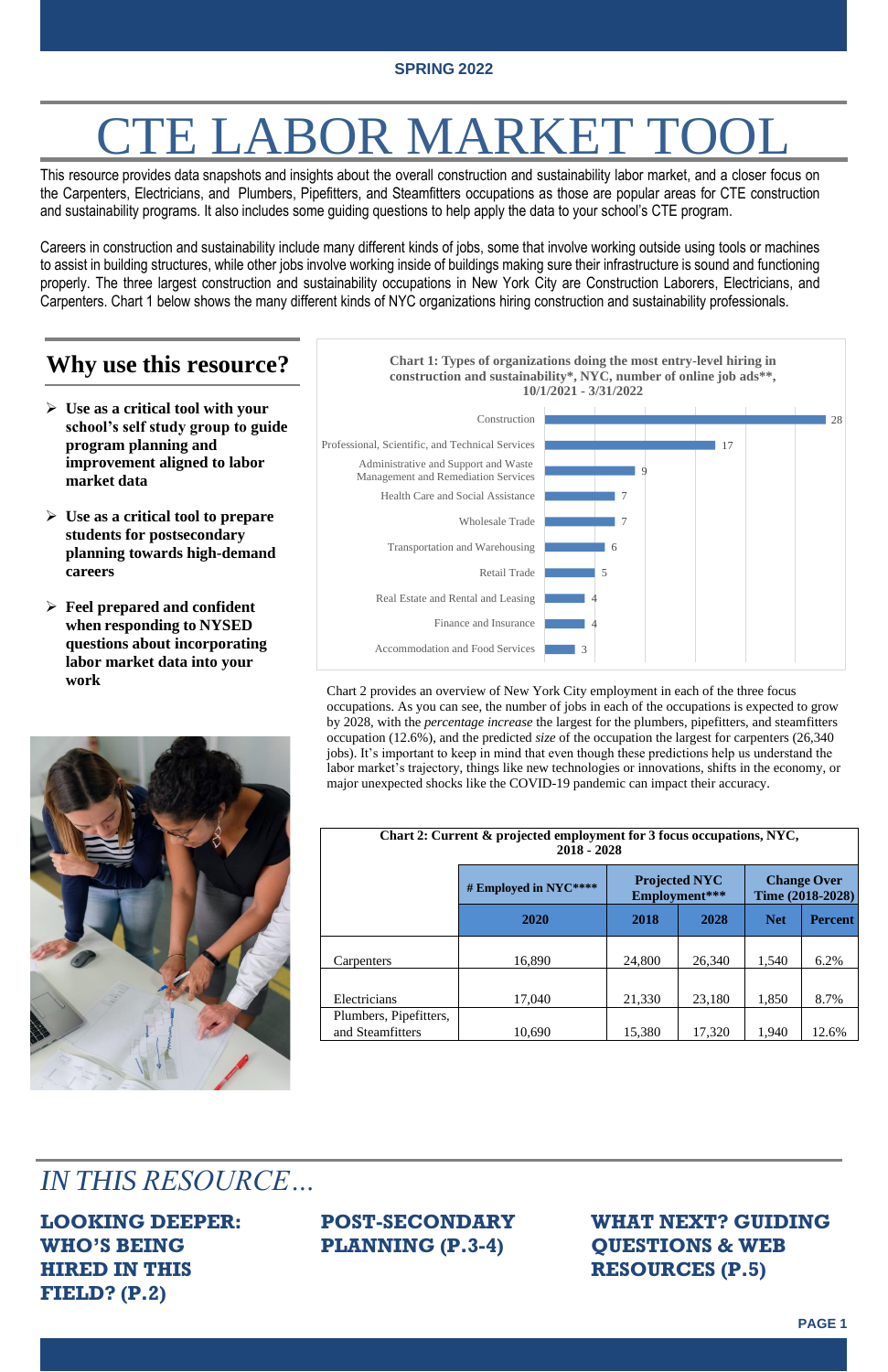### **CONSTRUCTION & SUSTAINABILITY TOOL**

**CTE LABOR MARKET**

**PAGE 2**





**Chart 6: Percentage distribution of education levels sought for job candidates in the 3 focus occupations in NYC, based on online job ads\*\* 10/1/2021 - 3/31/2022**



**Chart 3: Percentage distribution of years of experience sought for job candidates in the 3 focus occupations in NYC, based on online job ads\*\*, 10/1/2021 - 3/31/2022**

### *Looking Deeper: Who's Being Hired in This Field?*

The chart below reflects entry-level wages**\*\*\*\***, as well as the most in-demand (i.e., among the five most frequently requested and in at least 10% of online job ads**\*\*\*\*\*\*\*\***) employability skills, technical skills, and certifications**\*\*** for the three focus occupations from  $10/1/2021 - 3/31/2022$ . Values in parentheses reflect the percentage of online job ads in which each skill is mentioned.

Chart 5 shows the ethnicity and sex of people who work in the three focus occupations in NYC\*\*\*\*\*. As you can see, these jobs are overwhelmingly held by males, while there is greater diversity across ethnicities.

| Chart 5: Sex and ethnicity distributions for 3 focus occupations |                                                              |                                             |              |                |       |                               |               |             |
|------------------------------------------------------------------|--------------------------------------------------------------|---------------------------------------------|--------------|----------------|-------|-------------------------------|---------------|-------------|
|                                                                  | <b>Ethnicity</b> %                                           |                                             |              |                |       | Sex $%$                       |               |             |
| <b>Occupation</b>                                                | <b>American</b><br>Indian/<br><b>Alaska</b><br><b>Native</b> | Asian/<br><b>Pacific</b><br><b>Islander</b> | <b>Black</b> | Hispanic White |       | Multi-ethnic/<br><b>Other</b> | <b>Female</b> | <b>Male</b> |
| Carpenters                                                       | 0.68                                                         | 3.44                                        | 17.93        | 40.92          | 34.61 | 2.42                          | 1.72          | 98.28       |
| Electricians                                                     | 0.51                                                         | 5.27                                        | 20.17        | 25.46          | 46.29 | 2.30                          | 1.78          | 98.22       |
| Plumbers, Pipefitters, and Steamfitters                          | 0.00                                                         | 4.50                                        | 19.67        | 25.64          | 48.12 | 2.07                          | 1.34          | 98.66       |

- ➢ The majority of job ads for each of the three focus occupations did not specify years of experience or level of education sought. This suggests that other criteria, such as skills and certifications, may be more important to employers in making hiring decisions.
- $\triangleright$  There is significant overlap in the employability skills that organizations look for in job candidates, with communication skills in-demand for all three focus occupations, while troubleshooting is in-demand for two of the three. A valid driver's license is also an important certification across all three occupations.
- ➢ Entry-level wages for each of the three focus occupations are below the living wage for a single adult in NYC (\$48,320**\*\*\*\*\*\*\***), although the value for electricians is very close to the living wage.

| Chart 4: Entry-level wages & in-demand skills for 3 focus occupations |                                   |                                                                                                                  |                                                                                                                                                               |                                                                                                                                                                                                                                       |  |
|-----------------------------------------------------------------------|-----------------------------------|------------------------------------------------------------------------------------------------------------------|---------------------------------------------------------------------------------------------------------------------------------------------------------------|---------------------------------------------------------------------------------------------------------------------------------------------------------------------------------------------------------------------------------------|--|
| Occupation                                                            | <b>Entry-level</b><br><b>Wage</b> | <b>In-demand Employability Skills</b>                                                                            | <b>In-demand Technical Skills</b>                                                                                                                             | <b>In-demand Certifications*********</b>                                                                                                                                                                                              |  |
| Carpenters                                                            | \$39,710                          | Communications (10%)                                                                                             | Carpentry (77%), Construction (28%),<br>Renovation (13%), and Painting (12%)                                                                                  | Driver's License, Occupational Safety and<br>Health Administration (OSHA) and Site Safety<br>Training (SST)                                                                                                                           |  |
| Electricians                                                          | \$47,570                          | Troubleshooting (Problem<br>Solving) (30%),<br>Communications (27%),<br>$(15\%)$ , and Customer Service<br>(13%) | Electrical Wiring (26%), Electrical<br>Systems (26%), Blueprinting (24%),<br>Operations (16%), Management Electrical Equipment (17%), and Hand<br>Tools (14%) | Master Electrician and Special Electrician<br>Licenses, Driver's License, Occupational Safety<br>and Health Administration (OSHA) and Site<br>Safety Training (SST)                                                                   |  |
| Plumbers,<br>Pipefitters,<br>and Steamfitters                         | \$41,100                          | Troubleshooting (Problem<br>Solving) (18%) and<br>Communications (16%)                                           | Plumbing (57%), Pipe (Fluid<br>Conveyance) (19%), Brazing (Metal<br>Work) (16%), Pipe Threading (15%),<br>and Power Tool Operation (14%)                      | Registration for Journeyman Plumber,<br>Master Plumber License, Master Fire<br>Suppression Piping Contractors License,<br>Driver's License, Occupational Safety and<br>Health Administration (OSHA) and Site Safety<br>Training (SST) |  |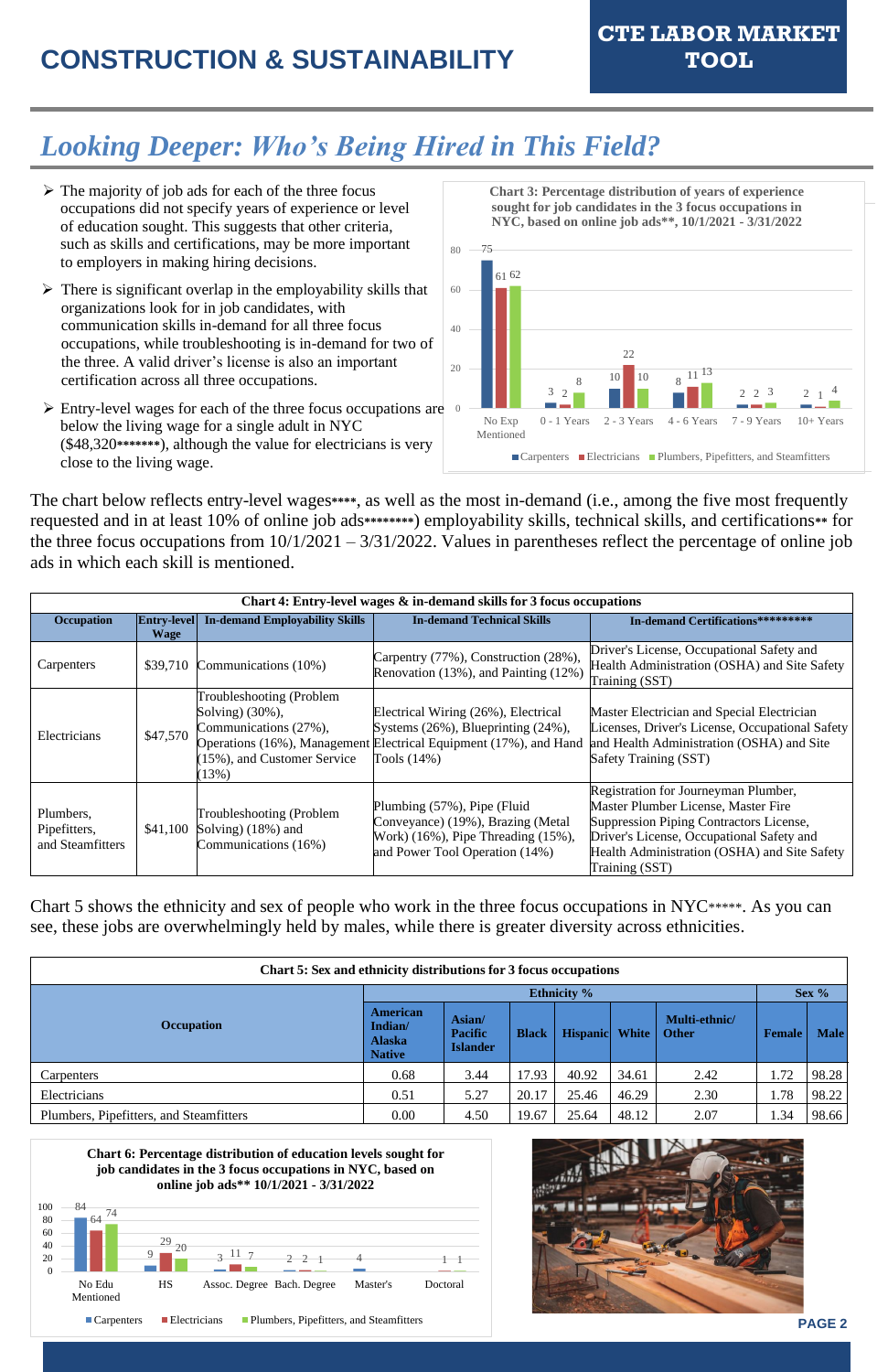**PAGE 3**

### *Post-secondary Planning*

**CTE students are encouraged to pursue education and training after graduation from high school in order to enter into an in-demand career with family-sustaining wages in NYC. The following is a list of CUNY degree programs aligned with the construction and sustainability industry as well as non-degree programs that result in an industry-endorsed certification and/or college credits. Some CTE programs have robust partnerships with CUNY programs that are codified by an articulation agreement. These agreements provide a range of student benefits such as advanced standing, early college credit, and preferential placement. CTE school leaders, teachers, and work-based learning coordinators are encouraged to connect with the school counseling teams at their school to determine strong postsecondary options for their students. Please reach out to your Industry Engagement Manager for more information about the articulation agreements.**

 $\triangleright$  Chart 7 is a sample of the over 20 CUNY programs focused on construction and sustainability available at colleges across the five boroughs. Programs range from certificate programs up through PhD degree opportunities.

| $\triangleright$ Chart 8, on the following page, provides a list of over 25 non-degree construction and sustainability occupation-focused |
|-------------------------------------------------------------------------------------------------------------------------------------------|
| training opportunities available through a variety of different NYC-based organizations.                                                  |
|                                                                                                                                           |

| Chart 7: CUNY post-secondary programs related to construction and sustainability |                             |                                                                                          |                         |                                                      |  |  |
|----------------------------------------------------------------------------------|-----------------------------|------------------------------------------------------------------------------------------|-------------------------|------------------------------------------------------|--|--|
| <b>Borough</b>                                                                   | <b>School</b>               | <b>Academic program</b>                                                                  | Credential******        | <b>Existing articulation</b><br>agreements: benefits |  |  |
| <b>Bronx</b>                                                                     | Lehman College              | <b>Environmental Science</b>                                                             | <b>BS</b>               |                                                      |  |  |
| <b>Brooklyn</b>                                                                  | <b>Brooklyn College</b>     | <b>Earth and Environmental Sciences</b>                                                  | BA and BS/<br>MA and MS |                                                      |  |  |
| <b>Brooklyn</b>                                                                  | Kingsborough CC             | <b>Environmental Health and Science</b>                                                  | <b>AS</b>               |                                                      |  |  |
| <b>Brooklyn</b>                                                                  | <b>Medgar Evers College</b> | <b>Environmental Science</b>                                                             | <b>BS</b>               |                                                      |  |  |
| <b>Brooklyn</b>                                                                  | NYC College of Tech         | <b>Construction Management and Sustainable Technology</b>                                | Certificate             |                                                      |  |  |
| <b>Brooklyn</b>                                                                  | NYC College of Tech         | <b>Construction Management Technology and</b><br><b>Environmental Control Technology</b> | AAS                     |                                                      |  |  |
| <b>Brooklyn</b>                                                                  | NYC College of Tech         | <b>Construction Engineering Technology and Facilities</b><br>Management                  | <b>BTECH</b>            |                                                      |  |  |
| Manhattan                                                                        | City College of New York    | <b>Environmental and Earth Systems Science</b>                                           | <b>BS</b>               |                                                      |  |  |
| Manhattan                                                                        | City College of New York    | Earth Systems & Environmental Engineering and<br>Sustainability in the Urban Environment | <b>MS</b>               |                                                      |  |  |
| Manhattan                                                                        | <b>Graduate Center</b>      | Earth & Environmental Science                                                            | PhD                     |                                                      |  |  |
| Manhattan                                                                        | <b>Hunter College</b>       | <b>Environmental Studies</b>                                                             | <b>BA</b>               |                                                      |  |  |
| <b>Queens</b>                                                                    | LaGuardia CC                | <b>Energy Technician</b>                                                                 | <b>AAS</b>              |                                                      |  |  |
| <b>Queens</b>                                                                    | LaGuardia CC                | <b>Environmental Science</b>                                                             | <b>AS</b>               |                                                      |  |  |
| Queens                                                                           | Queens College              | <b>Environmental Sciences and Environmental Studies</b>                                  | <b>BA</b>               |                                                      |  |  |
| Queens                                                                           | Queens College              | <b>Environmental Sciences</b>                                                            | <b>BS</b>               |                                                      |  |  |
| Queens                                                                           | Queens College              | Geological & Environmental Science                                                       | <b>MA</b>               |                                                      |  |  |
| Queens                                                                           | Queensborough CC            | <b>Environmental Health and Environmental Science</b>                                    | AS                      |                                                      |  |  |
| Queens                                                                           | York College                | <b>Environmental Health Science</b>                                                      | <b>BS</b>               |                                                      |  |  |
| <b>Staten Island</b>                                                             | College of Staten Island    | <b>Environmental Science</b>                                                             | <b>MS</b>               |                                                      |  |  |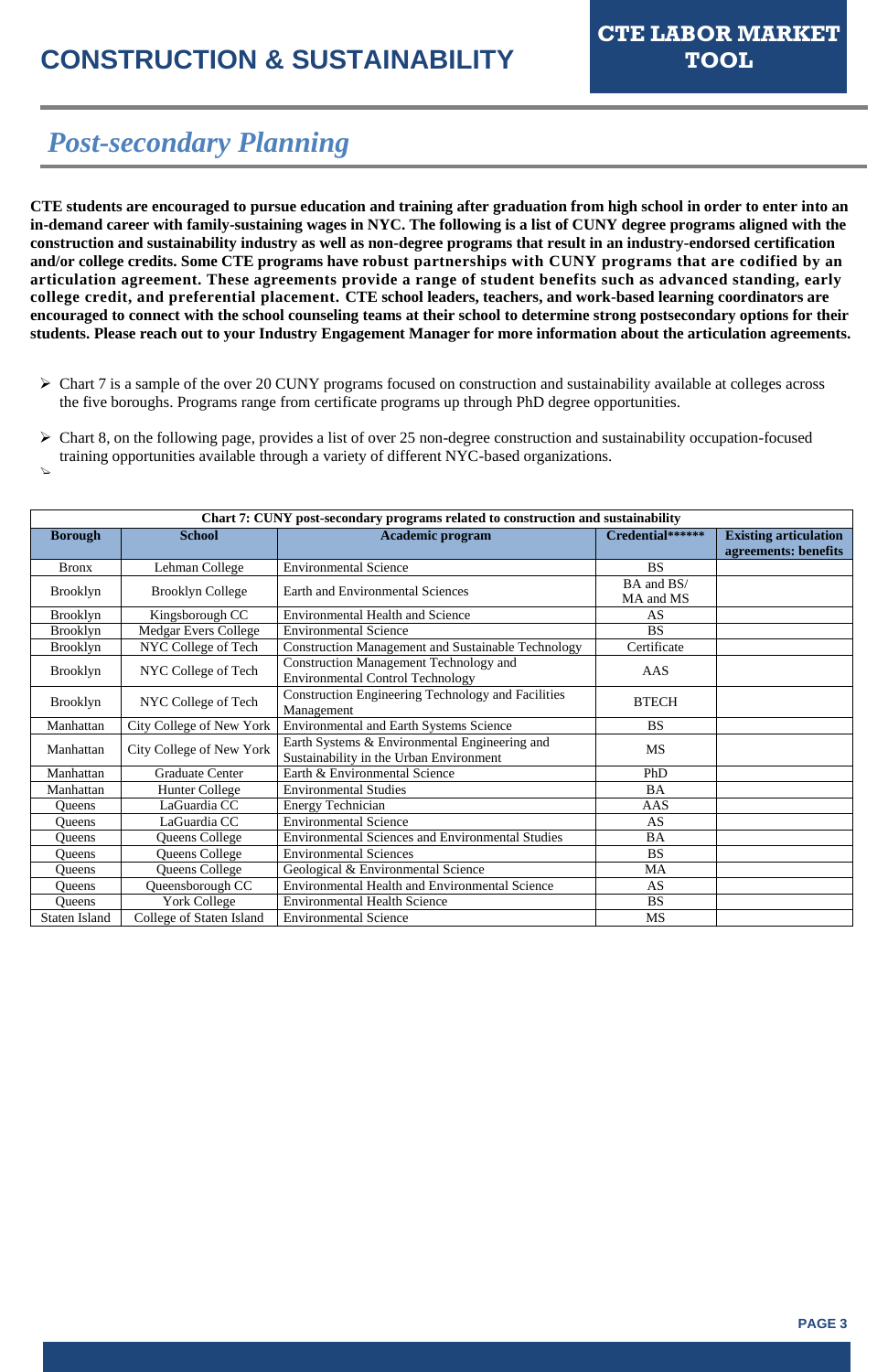**PAGE 4**

### *Post-secondary Planning*

| Chart 8: Non-degree construction and sustainability training opportunities                             |  |  |
|--------------------------------------------------------------------------------------------------------|--|--|
| Administration for Children's Services' V-CRED program for Electrician's Helper and Building Trades    |  |  |
| <b>Building Skills NY</b>                                                                              |  |  |
| Building Works' Pre-apprenticeship Training Program                                                    |  |  |
| Brooklyn Workforce Innovation's Brooklyn Woods                                                         |  |  |
| Brooklyn Workforce Innovation's Brooklyn Networks                                                      |  |  |
| Career Discovery NYC's Construction Worker Program                                                     |  |  |
| <b>CHLDC's Construction Advanced Training</b>                                                          |  |  |
| <b>COOP Tech's Building Trades Programs</b>                                                            |  |  |
| <b>Construction Skills</b>                                                                             |  |  |
| <b>CUNY's Continuing and Professional Education</b>                                                    |  |  |
| Department of Labor Apprenticeships                                                                    |  |  |
| FedCap's Facilities Management Training Program                                                        |  |  |
| Green-Wood Cemetery's Masonry Restoration Technician Training                                          |  |  |
| The Hope Program's Intervine and HOPEworks                                                             |  |  |
| International Association of Heat and Frost Insulators Local 12's Apprenticeship Program               |  |  |
| International Union of Operating Engineers Local 14's Apprenticeship Program                           |  |  |
| MTA NYCT Electrical Apprenticeship Program                                                             |  |  |
| Nontraditional Employment for Women's (NEW) Programs                                                   |  |  |
| NYC District Council of Carpenters (Locals 20, 45, 157, 212, 740, 926, 1556, 2287, 2790)/BuildingWorks |  |  |
| <b>NYC CoolRoofs</b>                                                                                   |  |  |
| S.M.A.R.T. Local 137's Apprenticeship Program                                                          |  |  |
| United Union of Roofers, Waterproofers, and Allied Workers' Apprenticeship Program                     |  |  |
| United Association of Plumbers Local 1's Apprenticeship Program                                        |  |  |
| Willdan Clean Energy Academy                                                                           |  |  |
| <b>Workforce1 Career Center System</b>                                                                 |  |  |
| Woodlawn Landscaping Restoration Program                                                               |  |  |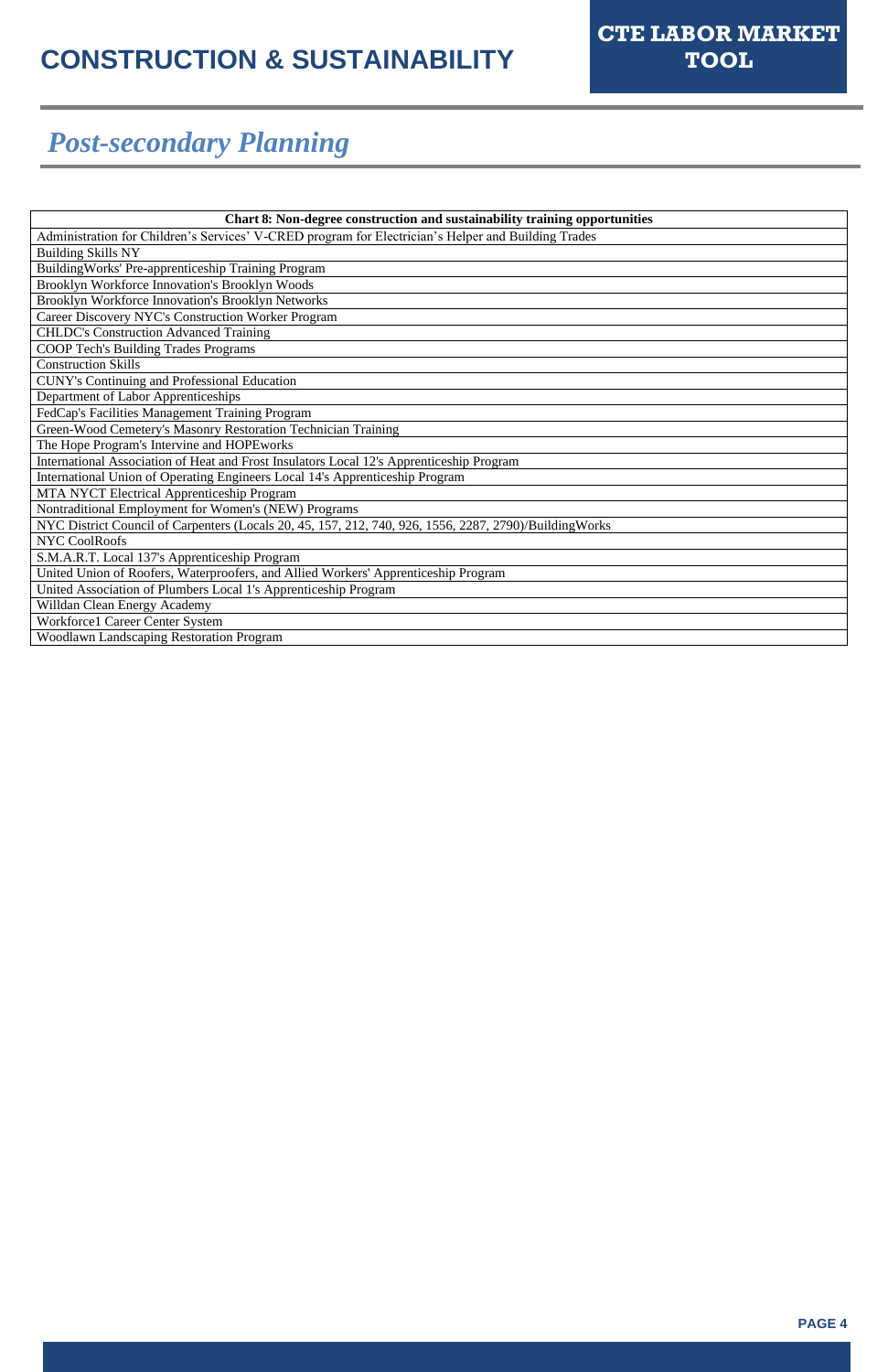## **CONSTRUCTION & SUSTAINABILITY CTE LABOR MARKET**

### *What Next? Guiding Questions & Web Resources*

**"Describe how current labor market data has informed program design and choice of technical assessment."**

**The prompts below are designed to promote discussion and ideas for program planning, and to help you answer the question above from the CTS self study tab and the NYSED CTE application (Part 2, Section C).**

| $\Box$ Program focus                      | $\Box$ Articulation agreement | $\Box$ Technical assessments | $\Box$ Career pathway options |
|-------------------------------------------|-------------------------------|------------------------------|-------------------------------|
| $\Box$ Technical and employability skills |                               | $\Box$ Other:                |                               |

| How can we incorporate this report's data insights into our | Data points to<br>consider:                           |
|-------------------------------------------------------------|-------------------------------------------------------|
| program focus?                                              | Introductory paragraph overview.<br>Charts 1, 2, 3, 4 |
| technical and employability skills?                         | Chart 4                                               |
| articulation agreement?                                     | Charts 6, 7                                           |
| technical assessments?                                      | Chart 4                                               |
| career pathway options?                                     | Charts 1, 2, 7, 8                                     |

#### **Consider the questions below keeping in mind the labor market data points you've explored in this report and the questions that you've answered above.**

#### **Select three ways that you might adjust your program in response to labor market data:**

#### **Which one of these three adjustments could most easily be implemented this school year?**

**Which one of the three would make the biggest difference for the quality of your program? Why?**

#### *Curious to explore more? Check out these web resources:*

- ➢ CTE NYC website: [www.cte.nyc](https://www.cte.nyc/)
- ➢ CTE Industry Commission resources: [bitly.com/CTEIndustryEngagement](http://bitly.com/CTEIndustryEngagement)
- ➢ CTE College and Career Planning Team's postsecondary milestones toolkit: <https://bit.ly/35uglcc>
- ➢ CareerOneStop labor market data explorer: [www.careeronestop.org](http://www.careeronestop.org/)

## **NYCCTE** | NEW YORK CITY